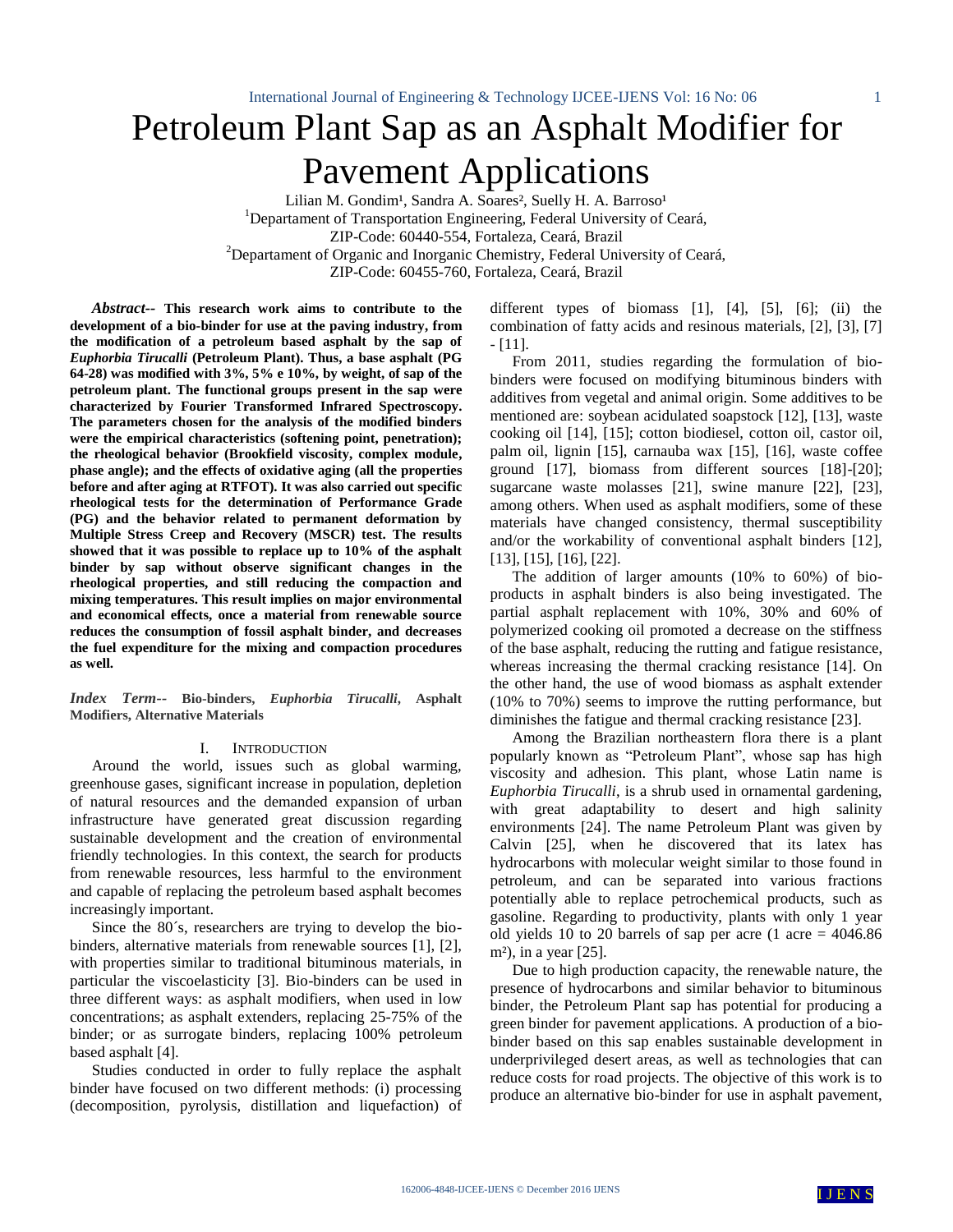from the modification of petroleum asphalt binder with the addition of different contents of sap produced by *Euphorbia Tirucalli*, and study their effects according to empirical and Superpave specifications applied to conventional asphalts.

#### II. MATERIALS AND TESTING METHODS

The base binder used in this research was a PG 64-28, with 50/70 penetration grade. The *in natura* sap of Petroleum Plant was oven dried at 60°C for 60 hours, and then mechanically fragmented to break up the lumps formed in the dehydration process. The dry sap has softening point of 87ºC.

The analysis of the functional groups of the dehydrated sap was performed by the Fourier Transform Infrared Spectroscopy (FTIR), in a Shimadzu<sup>®</sup> FTIR-8300 spectrometer, using K-Br pellets. The analysis was conducted using absorbance spectrum, in the region of  $4000-400$  cm<sup>-1</sup> wave numbers, in transmission module.

The modified asphalts were prepared using an IKA RW20 low shear mixing reactor, at 160±5ºC and 1500rpm, for 60 minutes. The contents of sap used for bitumen modification were 3%, 5% and 10% w/w (weight/weight). Samples were denoted as "3%", "5%" and "10%", respectively.

The neat and modified asphalt samples were submitted to short term aging on rolling thin film oven (RTFO), following the recommendations of ASTM D2872 [26], to simulate the hardening and oxidative aging that occurs during mixing and compaction procedures.

The empirical characterization of the samples was conducted through penetration and softening point. The penetration was measured in a semi-automatic penetometer using a standard needle, according to ASTM D5 [27]. The softening point was determined using a ring and ball apparatus, following ASTM D36 [28].

The rotational viscosity determination of the neat and modified binder, unaged and RTFOT aged, was held in Brookfield® viscometer, DVII+ model coupled to a Thermosel control system and followed the recommendations of ASTM D 4402 [29]. The tests were performed using spindle 21, at 135ºC, 150ºC and 177ºC and shear rates of 20, 30, 40, 50 e 60 rpm, in order to evaluate the binder shear rate susceptibility. The measurements performed at 20 rpm were taken into account for comparison between the tested samples, at all temperatures. It was also determined the mixing and compaction temperature, according to ASTM D 2493 [30], using Asphalt Institute Method.

A Dynamic Shear Rheometer (DSR), TA Instruments® AR 2000 model, was adopted to investigate the rheological properties of the samples. The rheological tests performed were:

> Frequency Sweep, to measure the complex shear modulus  $(G^*)$  and phase angle  $(\delta)$  of the binders over a range of frequencies (0.01-100Hz) under stress-controlled mode (120 Pa), in accordance with ASTM D7175 [31]. The samples were tested at high temperatures only  $(45^{\circ}C - 85^{\circ}C)$ , on 25 mm parallel plates with 1.0mm gap. The results

were presented in master curves, built by Time-Temperature Superposition Principle (TTSP) at the reference temperature of 65ºC.

- Establishment of Performance Grade (PG) and Continuous Grade, followingASTM D7175 [31], ASTM D6373 [32] and ASTM D7643 [33].
- Multiple Stress Creep Recovery (MSCR) to evaluate rutting potential of the RTFOT aged samples at the PG temperature. The parameters analyzed were the percent recovery (R%) and the non-recoverable creep compliance  $(J_{nr})$ , after 10 creep and recovery cycles of 100 Pa and 3200Pa, as described atASTM D7405-15 [34].

## III. RESULTS AND DISCUSSION

## *A. Chemical Characterization of the Petroleum Plant Sap*

The FTIR spectrum of the petroleum plant sap is shown in Fig. 1, and the absorbance bands with the associated functional groups are presented at Table I.



Fig. 1. FTIR *spectrum* of the sap, from 4000cm<sup>-1</sup> to 400 cm<sup>-1</sup>wave numbers

| Table I                 |                                                                           |  |  |  |  |
|-------------------------|---------------------------------------------------------------------------|--|--|--|--|
|                         | Functional groups from FTIR <i>spectrum</i> of the sap of Petroleum Plant |  |  |  |  |
| Wave Number $(cm^{-1})$ | <b>Functional Group</b>                                                   |  |  |  |  |
| 3431                    | v O-H                                                                     |  |  |  |  |
| 2941                    | $v \text{ C(sp3)}-H$                                                      |  |  |  |  |
| 2864                    | $v \text{ C(sp3)}$ -H                                                     |  |  |  |  |
| 2722                    | $v C(sp2)$ -H de aldehyde                                                 |  |  |  |  |
| 1701                    | $v = 0$                                                                   |  |  |  |  |
| 1637                    | $v = 0$ , tertiaryamides; $\delta$ O-H                                    |  |  |  |  |
| 1451                    | $\delta$ CH <sub>2</sub>                                                  |  |  |  |  |
| 1375                    | $\delta$ CH <sub>3</sub>                                                  |  |  |  |  |
| 1297                    | v C-N of aliphatic                                                        |  |  |  |  |
| 1151                    | $v$ C-O, tertiary alcohols                                                |  |  |  |  |
| 1123                    | v C-O, aliphatic esters                                                   |  |  |  |  |
| 1093                    | v C-O, secondary alcohols                                                 |  |  |  |  |
| 1068                    | $v \text{C-O}$ , primary alcohols                                         |  |  |  |  |
| 1026                    | $v S=0$                                                                   |  |  |  |  |
| 725                     | Angular chain deformation $-(CH_2)_{n}$ -                                 |  |  |  |  |

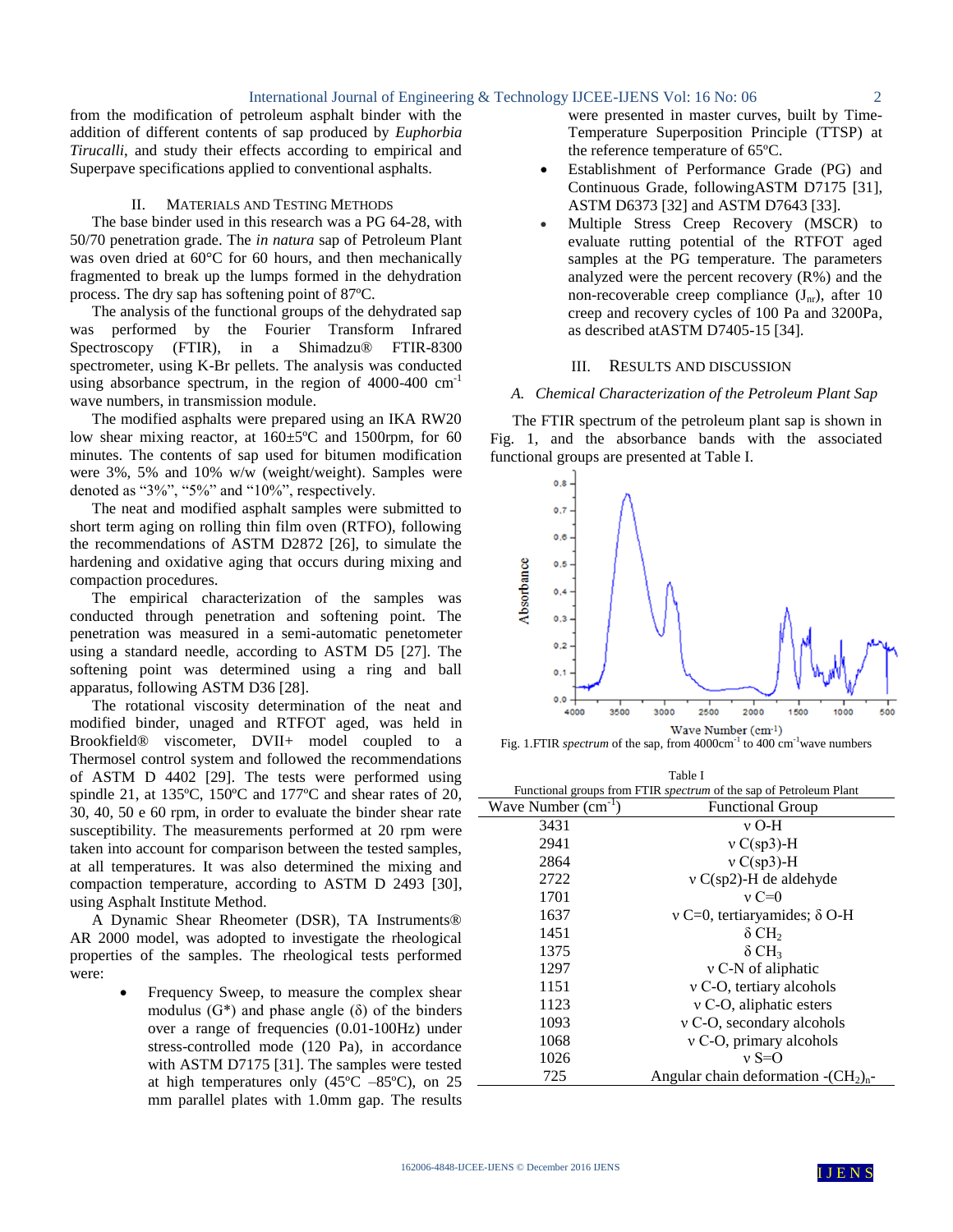Although the sap has been pre-dried, a broad absorption band in  $3431 \text{ cm}^{-1}$ , associated with O-H axial deformation, herewith the band in  $1637 \text{ cm}^{-1}$ , indicates the presence of water. The strength of the  $3431 \text{ cm}^{-1}$  band may suggest the existence of hydroxyls of different natures, such as water and alcohols.

There is evidence of  $CH_3$  and  $CH_2$  groups of aliphatic chains, due to C-H axial deformation bands  $(2941 \text{ cm}^{-1})$  and  $2864 \text{ cm}^{-1}$ ) and angular deformation bands  $(1451 \text{cm}^{-1})$  and 1375 cm<sup>-1</sup>), respectively. The signal at  $725 \text{ cm}^{-1}$  may also indicate the presence of saturated chains. The axial deformation of the C-H group in aldehydes is observed as well, at  $2722 \text{ cm}^{-1}$ .

Bands associated with the C=C group were not observed, neither in aliphatic chains (between  $1675 \text{ cm}^{-1}$  to  $1645 \text{ cm}^{-1}$ ), nor in aromatic rings (two or four bands at 1600 cm<sup>-1</sup>, 1580 cm<sup>-1</sup>, 1500 cm<sup>-1</sup> and 1450 cm<sup>-1</sup>).

There is a band in  $1701 \text{ cm}^{-1}$ , concerning the carbonyl group  $(C=0)$ . Due to the proximity to 1700, it is likely that this band is associated to ketones and aldehydes. The band observed in  $1637 \text{ cm}^{-1}$  may indicate C=O axial deformation on tertiary amides too. The presence of amides is important, once this organic function is related to enhance the adhesive properties of asphalt binders.

The sulfoxyde group  $(S=O)$  was detected on 1026 cm<sup>-1</sup>, as well as a series of bands indicative of C-O group of sterols  $(1123 \text{ cm}^{-1})$  and alcohols  $(1068 \text{ cm}^{-1}, 1093 \text{ cm}^{-1}, 1151 \text{ cm}^{-1})$ . Carbonyl and sulfoxyde groups are indicative of hardening and oxidative aging of asphalt binders. The occurrence of these groups on the sap would naturally increase the presence of the compounds on the modified binders, without necessarily promoting any aging effect. Thus, the FTIR analysis did not prove to be adequate for evaluating the aging process on petroleum plant modified binders.

# *B. Empirical Properties of Neat and Modified Asphalt Binders*

The results of the empirical tests (penetration and softening point), for pure and modified asphalt binder, unaged and RTFOT aged, are shown in Fig. 2. The addition of the sap promoted small changes in the consistency of the asphalt binder, making it slightly stiffer.

The addition of the sap caused a small decrease in the penetration in the order of 2 tenths of a millimeter for each 5% of additive. The addition of carnauba wax also causes a reduction in penetration asphalt binders, but at significant higher magnitudes: 4% of wax reduced the penetration from 68 to 45 tenths of a millimeter in [15], whereas 5% of wax decreased from 52 to 26 tenths of millimeters in [16].Different results occur when vegetable oils or biomass are added to the binder. Cotton oil, biodiesel, waste cooking oil [15] and *Nigella Sativa* Biomass [18] all increased the penetration measurements, the largest effect being observed with the last one (penetration enlarged from 70 to 160 tenths of millimeters).



Fig. 2.Empirical Properties of Neat and Modified Binders, Unaged and RTFOT Aged: (a).Penetration; (b). Softening Point

After RTFOT, however, the modified binder samples showed higher penetration than the original binder, resulting in an increase in retained penetration from 70.3% to 87.3%, when 10% of sap is applied. This indicates that, at the beginning of the service life, the modified binder is more flexible at 25°C than the original binder.

It was observed that the addition of the sap increased softening point (in only 2°C) just in low concentrations. This observation was unexpected, since the softening point of petroleum plant sap is 87ºC, much larger than the asphalt binder. The result was consistent, qualitatively and quantitatively, with vegetal oil results in [15], where the increment of 1.5°C at the softening point occurred with 3% and 5% of oil.

The different behaviors observed on the penetration and softening point may be due to the test temperatures. At 25ºC (penetration test), the sap showed changes in binder compatible with those observed with the addition of wax, while at higher temperatures (softening point test), the sap led to similar results to those obtained with vegetable oils.

# *C. Rotational Viscosity*

The flow curves at 135°C for the original and modified binders are shown in Fig. 3. The linear relationship between the shear stress and the shear rate shows that the addition of the sap did not modified the Newtonian behavior of the asphalt binder, at high temperatures. The flow curves also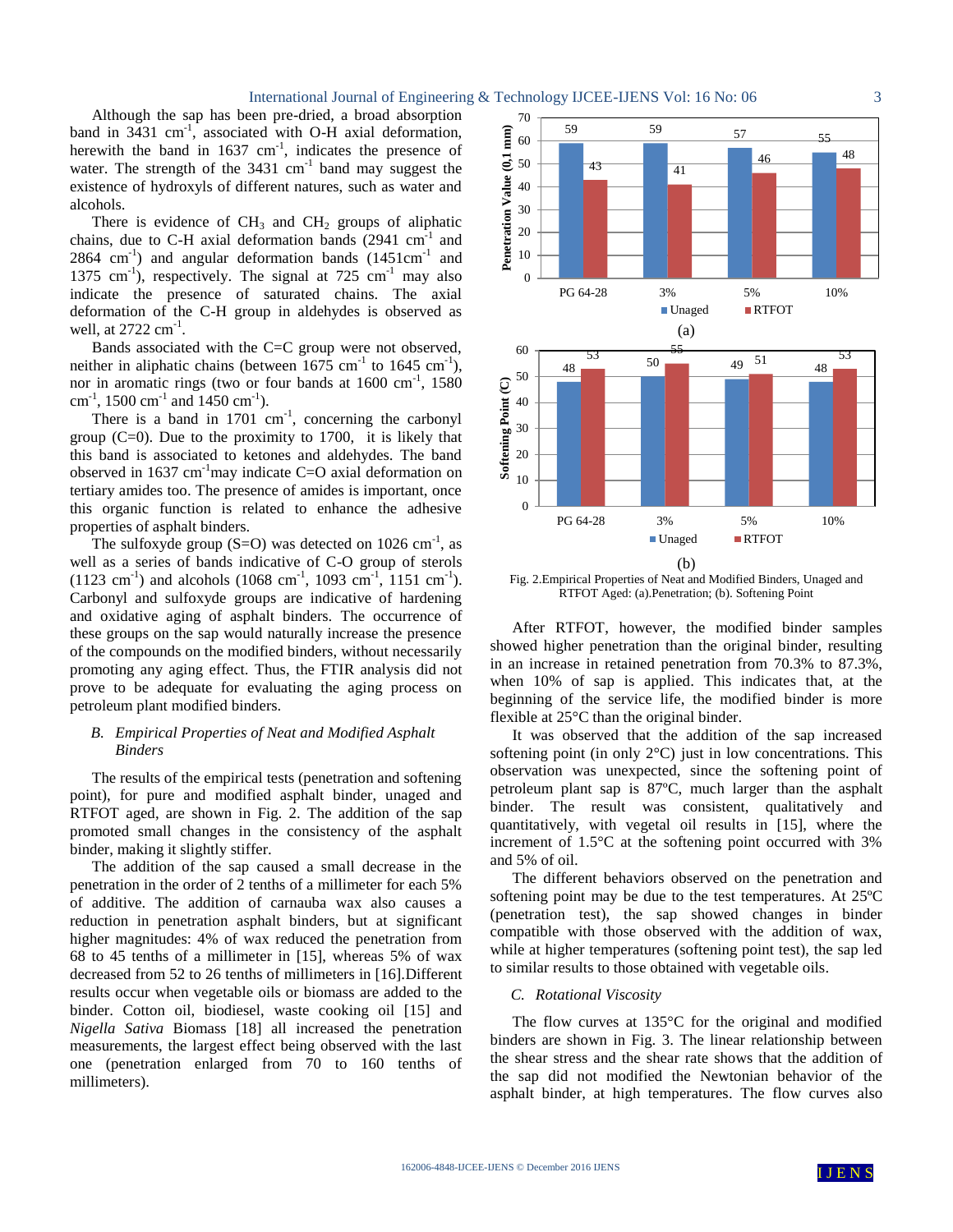#### International Journal of Engineering & Technology IJCEE-IJENS Vol: 16 No: 06 4

indicate that the sap promoted a reduction in the viscosity of the binder, since that lower slopes are observed for the modified sample.



Fig. 3.Flow Curves of Original and Modified Binder at 135°C

The viscosity-temperature charts presented in Fig. 4 confirm the viscosity diminishment, especially at 135°C and 150°C. It was also observed that higher contents of sap led to larger decreases on viscosity, indicating improvement on the binder workability. At 177°C, although, the modified samples have viscosity values very close to that obtained for the original binder, indicating that the sap could have been degraded, by this temperature.

Other bio-additives that enhance the flow capability of the asphalt binders are carnauba wax [15], [16], acidulated soy soapstock [12], [13], and cashew nut shell liquid (CNSL) [35], [36]. On the other hand, some vegetal oils like biodiesel, castor oil, palm oil, cotton oil and waste cooking oil increased the viscosity of asphalt binders in [15].

The effect of viscosity reduction with the sap is not so pronounced on the RTFOT aged samples as it was for the unaged ones. For all the samples, the viscosity-temperature curves became more close to each other, after aging process. Therefore the modified samples viscosity is more susceptible to short-term aging than the original binder.

The decrease on viscosity of the modified samples reflected on the mixing and compacting temperatures. As it can be noted on Table II, the addition of sap, in all contents, led to a reduction on both mixing temperature (MT) and compacting temperature (CT). The larger benefits were observed from the addition of 10% of sap, with the reduction of 6ºC on mixing process and 7ºC on compaction. The reductions of 6ºC to 7ºC on mixing and compaction temperatures with the addition of petroleum plant sap are consistent with those obtained with other vegetal additives such as CNSL [35], soybean acidulated soapstock [12], and carnauba wax [16]. These results show that the petroleum plant sap has potential to be used as workability improver, from the environmental and economic point of view. With lower temperatures, it is possible to save energy, once less fuel



is required for heating the material. In addition, lower heating

of the asphalt binder can prevent excessive aging.

Fig. 4.Viscosity-Temperature Charts of Unaged (a) and RTFOT aged (b) Binders

| Table II                                                         |
|------------------------------------------------------------------|
| Mixing and Compaction Temperatures for neat and modified binders |

| Sample   | MТ        | CT        |
|----------|-----------|-----------|
| PG 64-28 | $168 + 3$ | $154 + 3$ |
| 3%       | $162 + 3$ | $148 + 3$ |
| 5%       | $165 + 3$ | $150+3$   |
| 10%      | $162 + 3$ | $147 + 3$ |

# *D. Rheology Analysis*

The Frequency Sweep results  $(G^*, \delta)$  for unaged and RTFOT aged samples are presented by their master curves in Fig. 5. The reference temperature is  $65^{\circ}$ C, once only high temperatures (45°C to 85°C) were scanned. The master curves show that the Time-Temperature Superposition Principle remained valid for samples, even after modification. This was possible because the modified samples also exhibited viscoelastic behavior in the temperature range studied.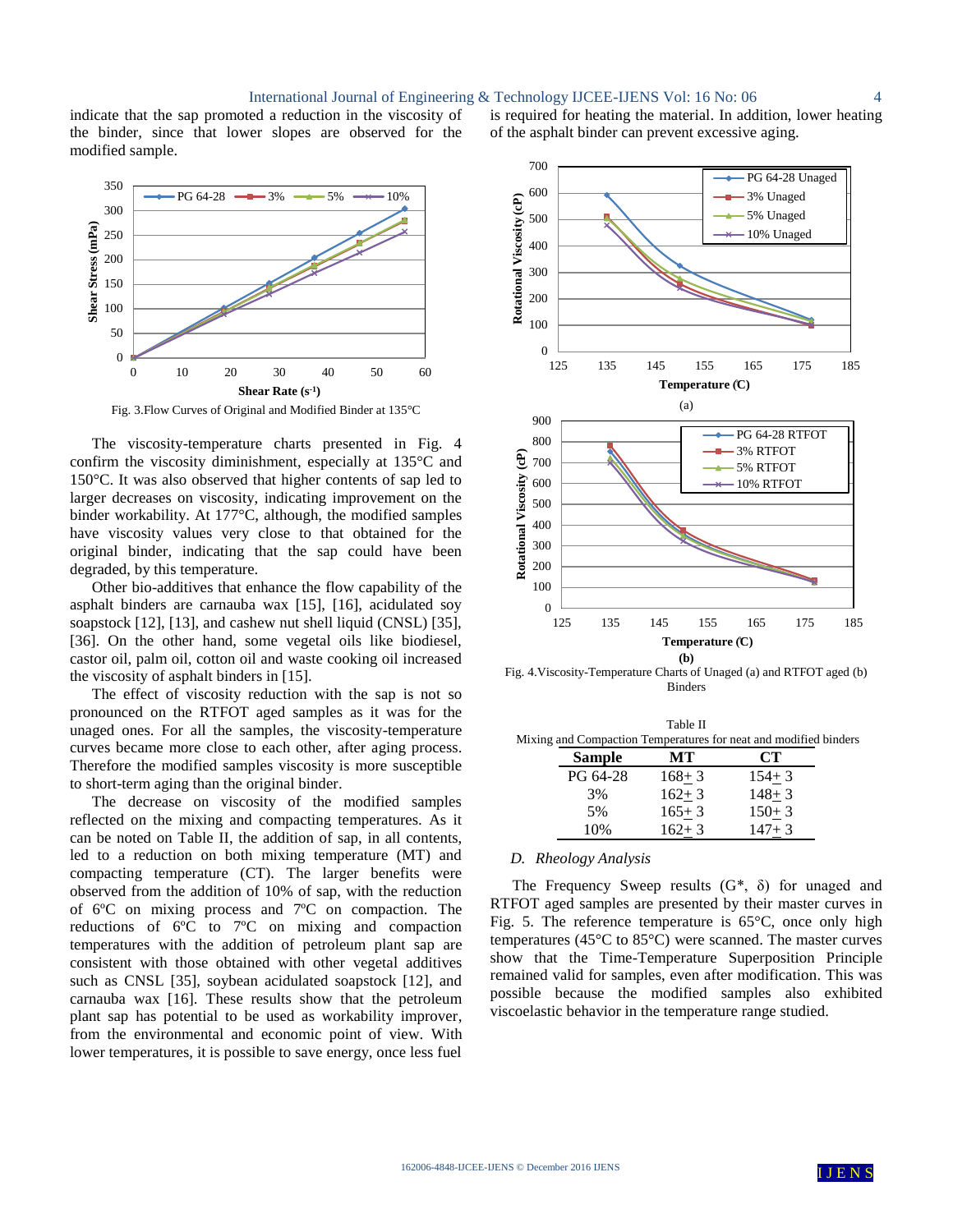

Fig. 5.Master Curves as Function of Frequency at 65ºC: (a) G\* and (b) Phase Angle for Unaged Samples; (c) G\* and (d) Phase Angle for RTFOT Aged Samples

Although all the G\* master curves presented themselves almost overlapped on both aged and unaged samples, a small shift toward lower Complex moduli could be noticed, indicating that the applied sap has a slight tendency of softening the asphalt binder, over all the frequency (and temperature) range. This lower stiffness is desirable for improving the fatigue resistance and the thermal cracking, but opposes to rutting performance. The modified samples have upper phase angles at high frequencies (low temperatures) than the neat binder, what makes them more vulnerable to viscous deformations. At RTFOT samples, the raise on phase angle values at high frequencies is even more prominent. Lower stiffness and higher phase angles indicates that the sap tends to have solvency action on the asphalt binder.

The reduction on the asphalt binder stiffness caused by the sap is consistent with the effect of most bio-additives: soybean acidulated soapstock [12], swine manure [23], biolubricant residue [37], waste cooking oil [14] and *Nigella Sativa* biomass [18] all diminished the stiffness, being the carnauba wax [16] and CNSL [35] exceptions that increases G\* values. Regarding the phase angle, rises were observed after the addition of soybean acidulated soapstock [12], but reductions were noted with carnauba wax [16], biolubricant residue [37], swine manure [32] and CNSL [35]. Nevertheless, the magnitude of these effects, raising or dropping  $G^*$  and  $\delta$ , were much pronounced than the ones observed with the addition of the petroleum plant sap and waste coffee ground [17], where G\* curves for all samples were almost superimposed.

## *PG Grade and Continuous Grade Establishment*

The high temperature of Performance Grade (PG) of asphalt binders is determined as the first temperature from a preselected set (52°C, 58ºC, 64ºC, 70ºC, 76ºC, 82ºC and 88°C) at which the parameter value G\*/senδ is higher than 1.0kPa and 2.2 kPa for unaged and RTFOT aged samples, respectively. These values are reference that at this given temperature, the asphalt binder has suitable resistance to rutting. It is also possible to estimate (for interpolation, as described in [33]) the exact temperature were the parameter G\*/senδ reaches the reference values. This temperature is denoted as the Continuous Grade (CG).

The Performance Grade and the Continuous Grade of the original and modified samples are presented at Table III. In accordance with the master curves analysis, the highest addition of sap (10%) lessened about 2ºC on Continuous Grade, and yet it was not sufficient for downgrading the Performance Grade. Thus, all the samples of this research are classified as PG64, characterized at high temperature only.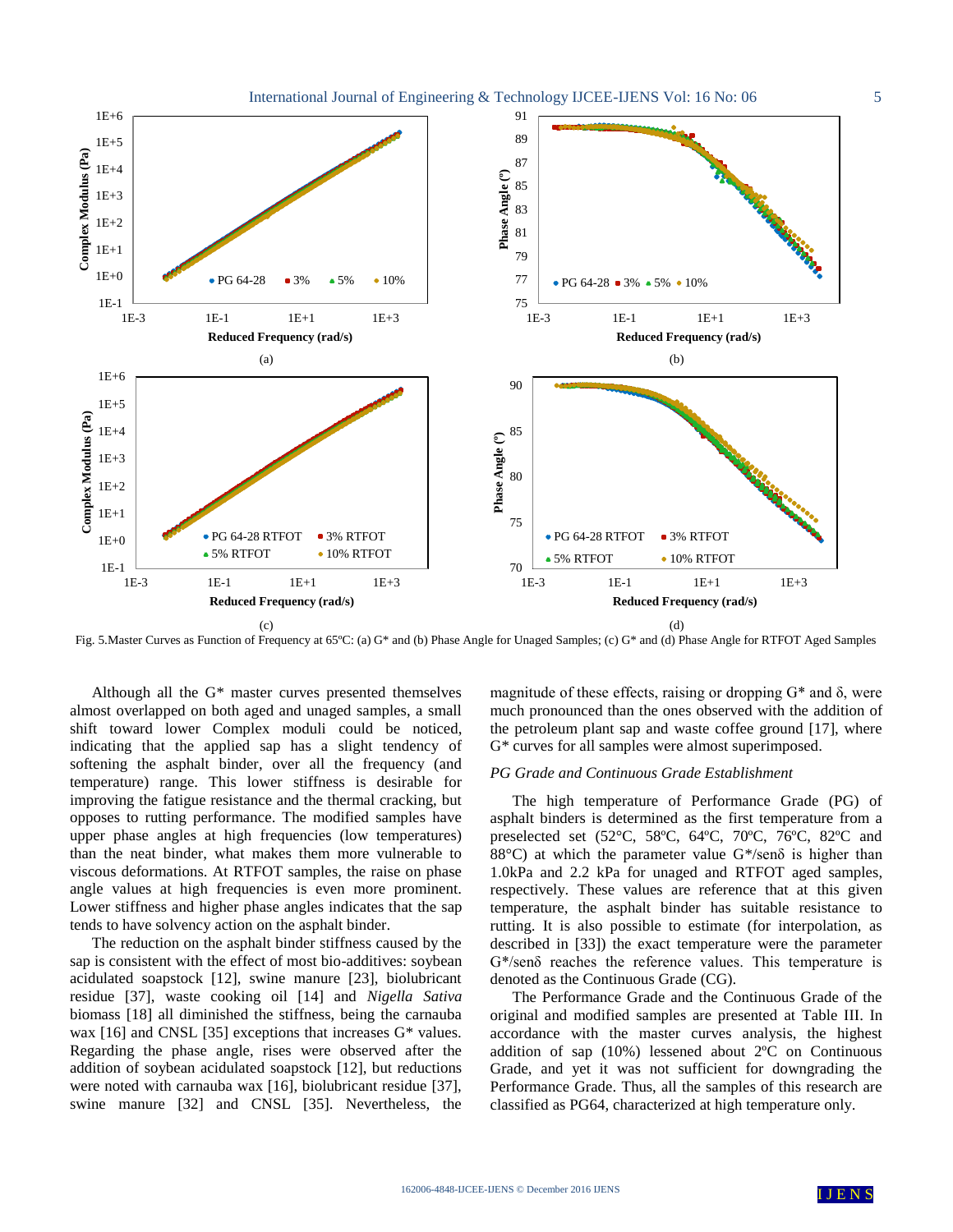#### International Journal of Engineering & Technology IJCEE-IJENS Vol: 16 No: 06 6

|                                                                             | .        |             |      |             |      |      |      |      |
|-----------------------------------------------------------------------------|----------|-------------|------|-------------|------|------|------|------|
| Performance Grade and Continuous Grade of neat and modified asphalt binders |          |             |      |             |      |      |      |      |
|                                                                             | PG 64-28 |             | 3%   |             | 5%   |      | 10%  |      |
| <b>Specification</b>                                                        | РG       | $_{\rm CG}$ | PG   | $_{\rm CG}$ | PG   | CG   | РG   | CG   |
| T (C) for $G^*$ /sen $\delta$ (kPa) > 1.00 (Unaged)                         | 64       | 68.1        | 64   | 67.9        | 64   | 66.9 | 64   | 66.6 |
| T (C) for $G^*$ /sen $\delta$ (kPa) > 2.20 (RTFOT)                          | 64       | 66.3        | 64   | 65.6        | 64   | 66.5 | 64   | 64.3 |
| Performance Grade                                                           | 64       |             | 64   |             | 64   |      | 64   |      |
| Continuous Grade                                                            | 66.3     |             | 65.6 |             | 66.5 |      | 64.3 |      |

Table III

## *Multiple Stress Creep and Recovery*

The results of the MSCR tests for binder sample and its blend with petroleum plant sap are available on Table IV.

| <b>Table IV</b>                                                           |         |          |                                   |                                           |                |                          |  |  |
|---------------------------------------------------------------------------|---------|----------|-----------------------------------|-------------------------------------------|----------------|--------------------------|--|--|
| MSCR test results for neat and modified asphalt samples at $64^{\circ}$ C |         |          |                                   |                                           |                |                          |  |  |
| Sample                                                                    | R100(%) | R3200(%) | $J_{nr}$ 100 (KPa <sup>-1</sup> ) | $J_{\text{nr}}$ 3200 (KPa <sup>-1</sup> ) | $R_{diff}$ (%) | $J_{nr\text{-diff}}(\%)$ |  |  |
| PG 64-28                                                                  | 2.4     | 0.6      | 3.41                              | 3.58                                      | 75.4           | 4.8                      |  |  |
| 3%                                                                        | 6.9     | 0.6      | 3.77                              | 4.31                                      | 90.8           | 14.1                     |  |  |
| 5%                                                                        | 19.9    | 1.5      | 2.32                              | 3.66                                      | 92.7           | 57.8                     |  |  |
| 10%                                                                       | 6. I    |          | 3.93                              | 4.63                                      | 91.2           | 17.9                     |  |  |

The percent recovery represents the amount of the elastic response to a given stress, and the non-recoverable creep compliance measures the ratio between the permanent deformation and the stress applied. The percent difference in recovery  $(R<sub>diff</sub>)$  and in non-recoverable creep compliance  $(J<sub>nr</sub>$  $_{diff}$ ) between 0.1 kPa and 3200 kPa represents the susceptibility of these parameters to the increase of tension.

The studied asphalt binder has a low percent recovery and high non-recoverable creep compliance, on both 100 Pa to 3200 kPa, indicating that the material has low elasticity and is susceptible to permanent deformation. The non-recoverable compliance at 3200 kPa is quite close to the limit value of 4  $kPa^{-1}$ , which indicates that at 64 °C this material has rutting resistance for standard traffic only. However, this binder has shown to be very resistant to stress variations, since the percent difference of the non-recoverable compliance  $(J_{nr\text{-diff}})$ was 4.84%, much lower the prescribed limit of 75%.

The addition of 3% and 10% of the sap did not provide any improvement in parameters related to permanent deformation. There was a slight increase in the percent recovery values at low stress, but at high stress the recovery stood practically the same. It was also found that non-recoverable compliance increased, showing these blends more vulnerable to permanent deformation. Otherwise, the content of 5% of sap improved the rut resistance at low stress, with higher percent recovery and lower non-recoverable compliance at 100 Pa. However, raising the stress to 3200 kPa, this blend has behaved just like the original binder. Furthermore, the percentage differences of the non-recoverable compliance  $(J_{nr\text{-diff}})$  and percent recovery  $(R<sub>diff</sub>)$  increased, showing that all contents of sap made the binder more susceptible to stress variations.

Generally, the MSCR test results indicated that the addition of petroleum plant sap reduced the resistance to permanent deformation, even though the binder had already low rutting resistance. The studied properties suffered little variations, from the practical point of view, like it was observed on master curves and Continuous Grade establishment. Regarding to rut resistance, the petroleum plant sap showed similar behavior to polymerized waste cooking oil [14] and *Nigella Sativa* biomass [18].

## IV. CONCLUSIONS

There were identified evidences of aliphatic chains, water, esters, alcohols, aldehydes, and tertiary amides on the dehydrated sap of petroleum plant. The presence of carbonyl and sulfoxyde groups also identified on the sap made unfeasible the FTIR analysis for measuring the aging properties of the modified binders.

The petroleum plant sap tends to soften the base binder at high in service temperature, even though the magnitude of the changes is almost negligible, even at higher contents. At mixing and compaction temperatures, although, the addition of the sap improved the binder workability, decreasing the required temperatures at about 6ºC.The temperature limits on which the base binder and the modified binders begin to have more distinguished behavior seems to be higher than 85ºC, probably around the softening point of the sap, at 87°C.

The additive apparently does not protect the properties of the sample from the short-term aging effects, since modified binders showed almost the same properties as the base binder after RTFOT aging (except for the penetration test). Possibly, this is a reflection of the harsh conditions of the mixing process: temperature of 160°C for a period of 60 minutes is a very similar condition to those applied in the aging process in RTFOT. Another prospect is that the antioxidant complexes are volatilized during the oven drying process of the sap or during mixing with the asphalt binder.

In practical terms, it was possible to replace up to 10% of the asphalt binder by the sap of petroleum plant, without observing significant variations in the behavior at usual inservice temperatures, and still reducing the compaction and mixing temperatures. This result implies on major environmental and economical effects, once a material from renewable source reduces 10% of the total consumption of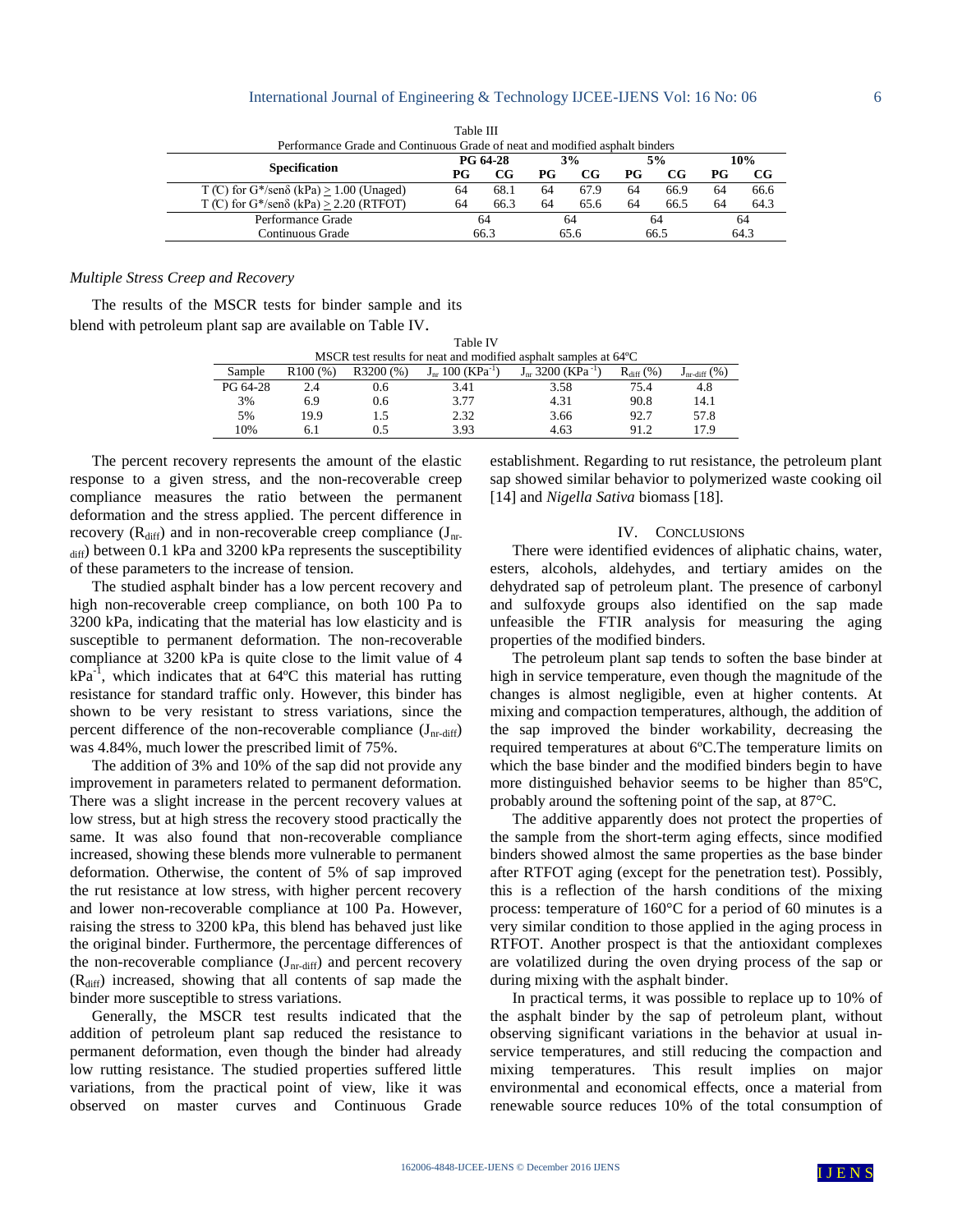fossil asphalt binder, and decreases the fuel expenditure for the mixing and compaction procedures as well. The application of the petroleum plant sap on asphalt binders would also allow local production arrangements in desert and non productive areas, promoting vegetation recovery on barren wasteland and economical development at the same time.

# V. ACKNOWLEDGMENTS

The authors acknowledge FUNCAP for financial support and LUBNOR/Petrobras for the donation of the asphaltic binder samples.

#### **REFERENCES**

- [1] ECOPAVE (2011) Available at: [http://www.ecopave.com.au/index.htm. Access on 17/11/2011](http://www.ecopave.com.au/index.htm.%20Access%20on%2017/11/2011)
- [2] Pinomaa, O. (1991) **Dyeable Pavement Material**. United States Patent. Patent Number 5.021.476, 04 jun. 1991.
- [3] Vasconcelos, M.A.G. (2010) **Formulation D'um Bitume Vert***.* Rapport de Stage. Laboratoire Central de Ponts et Chaussées de Nantes. Nantes, France.
- [4] Mohamed Metwally, M.A.R. (2010) **Development of Non-Petroleum Binders Derived from Fast Pyrolysis Bio-Oils for Use in Flexible Pavement.** Theses (Doctor of Philosophy) Civil Engineering Materials. Iowa State University. Ames, Iowa, United States of America.
- [5] Peralta, J.; Silva, H.M.R.D.; Williams, R.C.; Rover, M.; Machado, A.V.A. (2013) Development of an Innovative Bio-Binder Using Asphalt-Rubber Technology. **International Journal of Pavement Research and Technology** 10.6135/ijprt.org.tw/2013.6.
- [6] Peralta, J.; Williams, R.C.; Rover, M.; Silva, H.M.R.D. (2012) Development of Rubber-Modified Fractionated Bio-Oil for Use as Noncrude Petroleum Binder in Flexible Pavements. **Alternative Binders for Sustainable Asphalt Pavements – Papers from a Workshop,** Transportation Research Circular, Number E-C165, August, 2012, Washington D.C.
- [7] Ballie, M.; COLAS (2004) **Liant de Nature Végétale pour la Réalisation de Materiaux pour Le Bâtiment et/ou Les Travaux Publics.** Demand de Brevet Europeen, EP 1 466 878 A1, 08 abr 2004.
- [8] Eurovia & Novance. Delfosse, Frédéric; Chantillon, Matthieu; Prud'Homme, Daniel (2011) **Synthetic Binder Essencially Made of Materials from Renewable Resources, in Particular of Vegetable Origin, and Aplication Thereof in Road Engineering.** Organisation Mondial de La Propriété Intellectuelle. Numéro de Publication Internationale: WO 2001/092288 A2. 4 out 2011.
- [9] Eurovia& Novance. Delfosse, Frédéric; Chantillon, Matthieu; Prud'Homme, Daniel (2014) **Synthetic Binder Essencially Made of Materials from Renewable Resources, in Particular of Vegetable Origin, and Aplication Thereof in Road Engineering.**United States Patent. Patent Number: US 8.697.182 B2. 4 out 2011.
- [10] Audo, M.; Chailleux, E.; Bujoli, B.; Queffélec, C.; Legrand, J.; Lépine, O. (2012) Relationship Between Microalgae Lipid Extracts Composition and Rheological Properties. *In:* 2ND INTERNATIONAL SYMPOSIUM ON ASPHALT PAVEMENTS & ENVIRONMENT, 2012, Fortaleza. International Society for Asphalt Pavement –ISAP.
- [11] Audo, M.; Chailleux, E.; Bujoli, B.; Queffélec, C.; Legrand, J.; Lépine, O. (2012) Alternative Binder from Microalgae. **Alternative Binders for Sustainable Asphalt Pavements – Papers from a Workshop,** Transportation Research Circular, Number E-C165, August, 2012, Washington D.C.
- [12] Seidel, J. C.; Haddock, J. E. (2012) Rheological Properties of Asphalt Binders Modified with Soybean Acidulated Soapstock. *In:*  2ND INTERNATIONAL SYMPOSIUM ON ASPHALT
- PAVEMENTS & ENVIRONMENT, 2012, Fortaleza. International Society for Asphalt Pavement –ISAP.
- [13] Seidel, J. C.; Haddock, J. E. (2012) Soy Fatty Acid as Sustainable Modifier for Asphalt Binders. **Alternative Binders for Sustainable Asphalt Pavements – Papers from a Workshop,** Transportation Research Circular, Number E-C165, August, 2012, Washington D.C.
- [14] Wen, H.; Bhusal, S.; Wen, B. (2012) Laboratory Evaluation of Waste Cooking Oil-Based Bioasphalt as Sustainable Binder for Hot-Mix Asphalt. **Alternative Binders for Sustainable Asphalt Pavements – Papers from a Workshop,** Transportation Research Circular, Number E-C165, August, 2012, Washington D.C.
- [15] Leite, L.; Chacur, M.; Nascimento. L.A.; Cravo, M.C.; Martins, A.T. (2012) The Use of Vegetal Products as Asphalt Cement Modifiers *In:* 5TH EUROASPHALT & EUROBITUME CONGRESS, 2012, Istanbul.
- [16] Feitosa, J.P.M.; Alencar, A.E.V.; Souza, J.R.R.; Soares, J.B.; Soares, S.A.; Ricardo, N.M.P.S. (2015) Evaluation of Carnauba Waxes in Warm Mix Asphalt Technology. **International Journal of Civil & Environmental Engineering IJCEE-IJENS** Volume 15, Number 03, June (2015)
- [17] Zofka, A.; Yut, I. (2012) Investigation of Rheology and Aging Properties of Asphalt Binder Modified with Waste Coffee Grounds. **Alternative Binders for Sustainable Asphalt Pavements – Papers from a Workshop,** Transportation Research Circular, Number E-C165, August, 2012, Washington D.C.
- [18] Celik, O.N.; Atasağun, N. (2012) Rheological Properties of Bituminous Binder Modified with Nigella Pulp Liquefied by Means of Pyrolysis Method *In:* 2ND INTERNATIONAL<br>SYMPOSIUM ON ASPHALT PAVEMENTS & SYMPOSIUM ON ASPHALT PAVEMENTS & ENVIRONMENT, 2012, Fortaleza. International Society for Asphalt Pavement –ISAP.
- [19] You, Z.; Mills-Beale, J.; Yang, X.; Daí, Q. (2012) **Alternative Materials for Sustainable Transportation**. Final Report RC-1591. Michigan Department of Transportation, Michigan Technological University, Houghton, Michigan, United States of America.
- [20] Williams, R.C; Brown, R.C.; Tang, S. (2014) Iowa State University Research Foundation, INC. **Asphalt Materials Containing Bio-oil and Methods for Production Thereof.**  United States Patent. Patent Number: US 8.696.806 B2. 15 abr 2014.
- [21] Prakash, K.S.; Phanindra, M.; Surya, S.R.; Naresh, J. (2014) Percentage Replacement of Bitumen with Sugarcane Waste Molasses. **International Journal of Civil Engineering and Technology.** Volume 5, Issue 7, July (2014), pp 188-197.
- [22] Fini, E.H.; Kalberer, E.W.; Shabazi, G. (2011) Application of Bio-Binder from Swine manure in Asphalt Binder *In:*  TRANSPORTATION RESEARCH BOARD 90TH ANNUAL MEETING, 2011, Washington D.C. United States.
- [23] Mills-Beale, J.; You, Z.; Fini, E.; Zada, B.; Lee, C.H.; Yap, Y.K. (2014) Aging Influence on Rheology Properties of Petroleum-Based Asphalt Modified with Biobinder. **Journal of Materials in Civil Engineering** 10.1061/(ASCE)MT.1943-5533.0000712.
- [24] Eshel, A.; Zilberstein, A.; Alekparov, C.; Eilam, I.; Oren, I.; Sasson, Y.; Valentini, R.; Waisel, Y. (2010) *Biomass production by Desert Halophytes: Alleviating the Pressure on Food Production.* Proceedings of the 5<sup>th</sup> IASME/WSEAS Steven Points, Wisconsin. USA.
- [25] Calvin, M. (1980) Hydrocarbons from Plants: Analytical Methods and Observations. Die Naturwissenschaften 67:525 (1980).
- [26] ASTM D2872-12e1. Standard Test Method for Effect of Heat and Air on a Moving Film of Asphalt (Rolling Thin-Film Oven Test). **American Society for Testing and Materials**, 2012.
- [27] ASTM D5-06e1, Standard Test Method for Penetration of Bituminous Materials, **American Society for Testing and Materials**, 2006.
- [28] ASTM D36/D36M-12, Standard Test Method for Softening Point of Bitumen (Ring-and-Ball Apparatus), **American Society for Testing and Materials,** 2012.